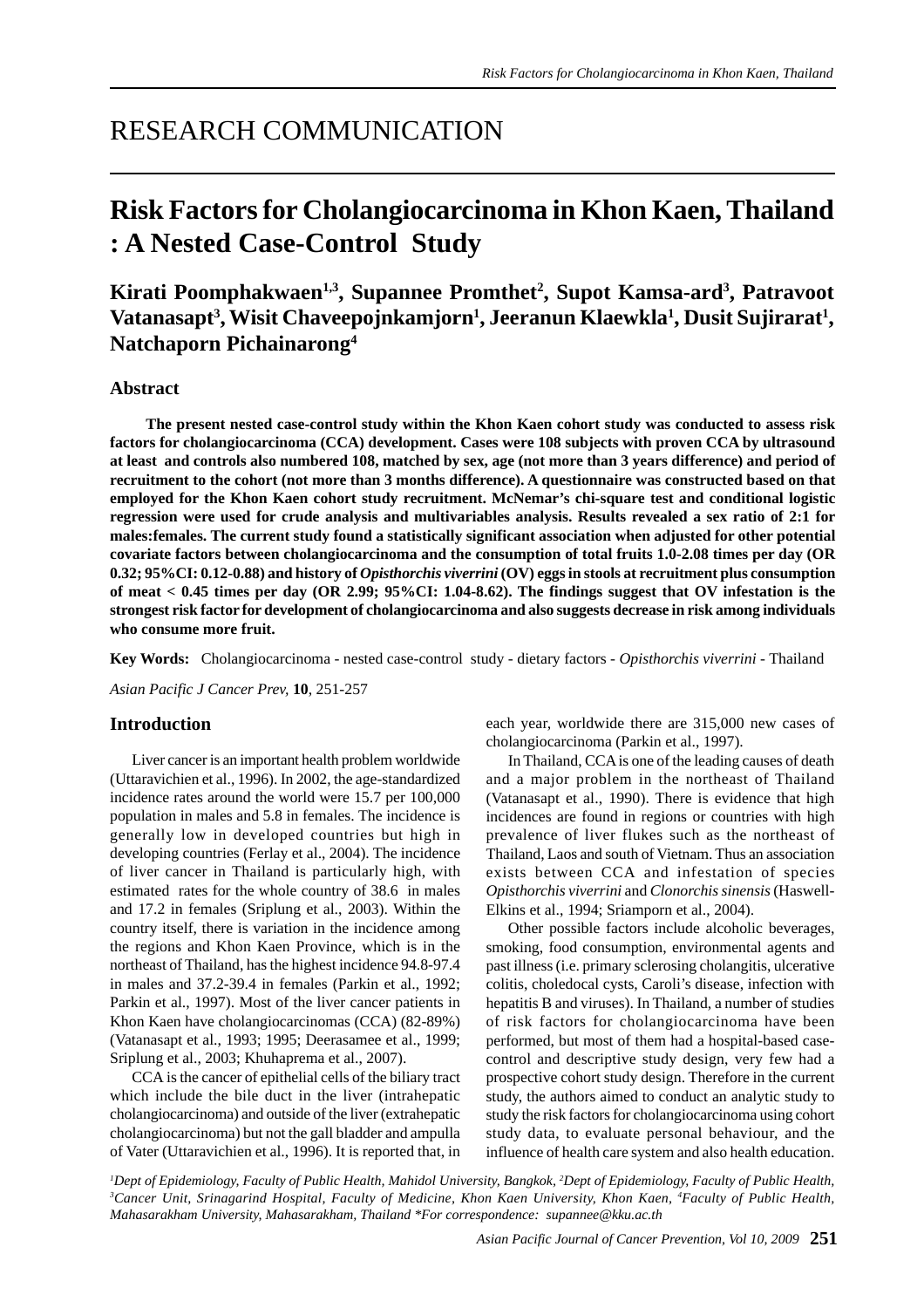#### **Subjects and Methods**

### *Subjects*

There were 108 subjects from the cohort who developed primary site cholangiocarcinomas (proven by ultrasound at least). Subjects who do not develop to be cholangiocarcinoma were randomly selected as controls, totally 108 controls (case : control  $= 1:1$ ). Cases and controls were matched by sex and age  $(\pm 3 \text{ years})$  and recruitment to the cohort within the same period  $(\pm 3)$ months).

#### *The Khon Kaen Cohort study*

The initiated recruitment was conducted at the Cancer Unit of the Srinagarind Hospital, Faculty of Medicine, Khon Kaen University, Thailand during 1990-2001. The cohort study collected data from the population of Khon Kaen Province aged 35 year and above. The study team set up as a mobile cancer screening programme and moved to the villages, inviting the participants to join the project. The participants signed the consent form and were interviewed. Biological specimens were collected for further study. In total, there were about 25,000 participants joined the project. The cohort groups were followed-up by data linkage between the Khon Kaen cohort data and the population-based cancer registry to find if any of the participants developed a cancer (Sriamporn et al., 2005).

#### *Data collection*

A structured questionnaire was constructed based on the questionnaire used at the Khon Kaen cohort study recruitment. The variables of interest were: general information of the study subjects, information about smoking, alcoholic beverage consumption, food consumption habits and food items, history of *O. viverrini* infestation, number of eggs in stool and history of praziquantel used.

#### *Statistical analysis*

Univariate analysis was carried out to study the association between individual exposure and cholangiocarcinoma using McNemar's Chi-square test and the conditional logistic regression technique. Multivariables analysis was made controlling the potential effect of each variable using multiple conditional logistics regression.

For the analysis of smoking, there were categorized as smokers and nonsmokers. Smokers included those who smoked any type of cigarette. Average number of cigarettes per year were computed based on all smoking periods reported and dichotomized on the median of the controls. Average number of cigarette was calculated as annual cigarettes (filtered and unfiltered) plus 1.5 times annual Yamuan (home-made cheroot). The 1.5 correction factor was used to allow for the longer size of Yamuan compared with the regular cigarettes. The amount of cigarettes was categorized based on the 50<sup>th</sup> percentile of the controls and dichotomized into low and high levels. There were two categories for alcohol drinking: drinkers and nondrinkers. Drinkers, was defined as who have consumed at least one type of all alcoholic beverages (beer,

Sato, white whisky and red whisky) and consumed within range of every day to once a month. The average amount of alcohol consumption were analyzed based on gram per day, that is unit of alcohol consumption measure and percentile of alcohol volume (alc. % vol.) of beer was defined as 5.0%, Sato was defined as 7.0%, white whisky was defined as 40% and red whisky was defined as 35%. Average amount of alcohol consumption were categorized into 3 categories including No,  $\leq 20$  gram per day and  $>$ 20 gram per day. Alcohol unit per day was categorized into 3 categories including No,  $\leq 0.50$  and  $> 0.50$  alcohol unit per day.

For the measure of dietary intake within a previous year, there were categorized 3 levels as low, medium and high. History of OV eggs in stool at recruitment measured by Stoll's egg count technique, the unit being eggs/gram. Division was into 3 categories: negative, no eggs in stool; positive, eggs found at recruitment; and unknown.

The analysis of this study utilized conditional logistic regression model with backwards selection to choose a final model to explore the relationship between there factors and interesting factors in the hypothesis. Conditional logistic regression is useful in investigating the relationship between an outcome and a set of risk factors in a match case-control studies (Chernrungroj, 2000). For those exposure variables with statistically significant (p-value  $\langle 0.05 \rangle$  association with CCA in a univariate analysis and those with no statistically significant association with CCA but found statistically significant from the reviewed literatures were also included in the initial model of multiple conditional logistic regression analysis, with the exception that did not allow the removal of main effect terms for CCA until all interaction terms had been removed. At each step, the term with highest p-value (provided it was greater than 0.05) was removed from the model and the model was refit with all remaining terms. This process was continued until no remaining terms could be removed.

## **Results**

There were more male cases than females with a ratio

**Table 1. Characteristics of Cases and Controls**

| Variables              |                    | Cases      |            |            | Controls   |  |
|------------------------|--------------------|------------|------------|------------|------------|--|
| Sex                    | Male               | 71         | 65.7       | 71         | 65.7       |  |
|                        | Female             | 37         | 34.3       | 37         | 34.3       |  |
|                        | Age at recruitment |            |            |            |            |  |
|                        | $\leq 50$          | 27         | 25.0       | 27         | 25.0       |  |
|                        | $51 - 55$          | 22         | 20.4       | 18         | 16.7       |  |
|                        | $56 - 60$          | 20         | 18.5       | 24         | 22.2       |  |
|                        | >60                | 39         | 36.1       | 39         | 36.1       |  |
|                        | Mean $(SD)$        |            | 56.7 (9.4) |            | 56.5 (9.6) |  |
| Median (Min: Max)      |                    | 57 (31:79) |            | 57 (30:79) |            |  |
|                        | Occupation         |            |            |            |            |  |
|                        | Farmer             | 88         | 81.5       | 94         | 87.0       |  |
|                        | Non-farmer         | 20         | 18.5       | 14         | 13.0       |  |
| <b>Education</b> level |                    |            |            |            |            |  |
|                        | <b>Illiterate</b>  | 4          | 3.7        | 5          | 4.6        |  |
|                        | Primary            | 99         | 91.7       | 98         | 90.8       |  |
|                        | Secondary          | 5          | 4.6        | 5          | 4.6        |  |

Data are numbers and percentages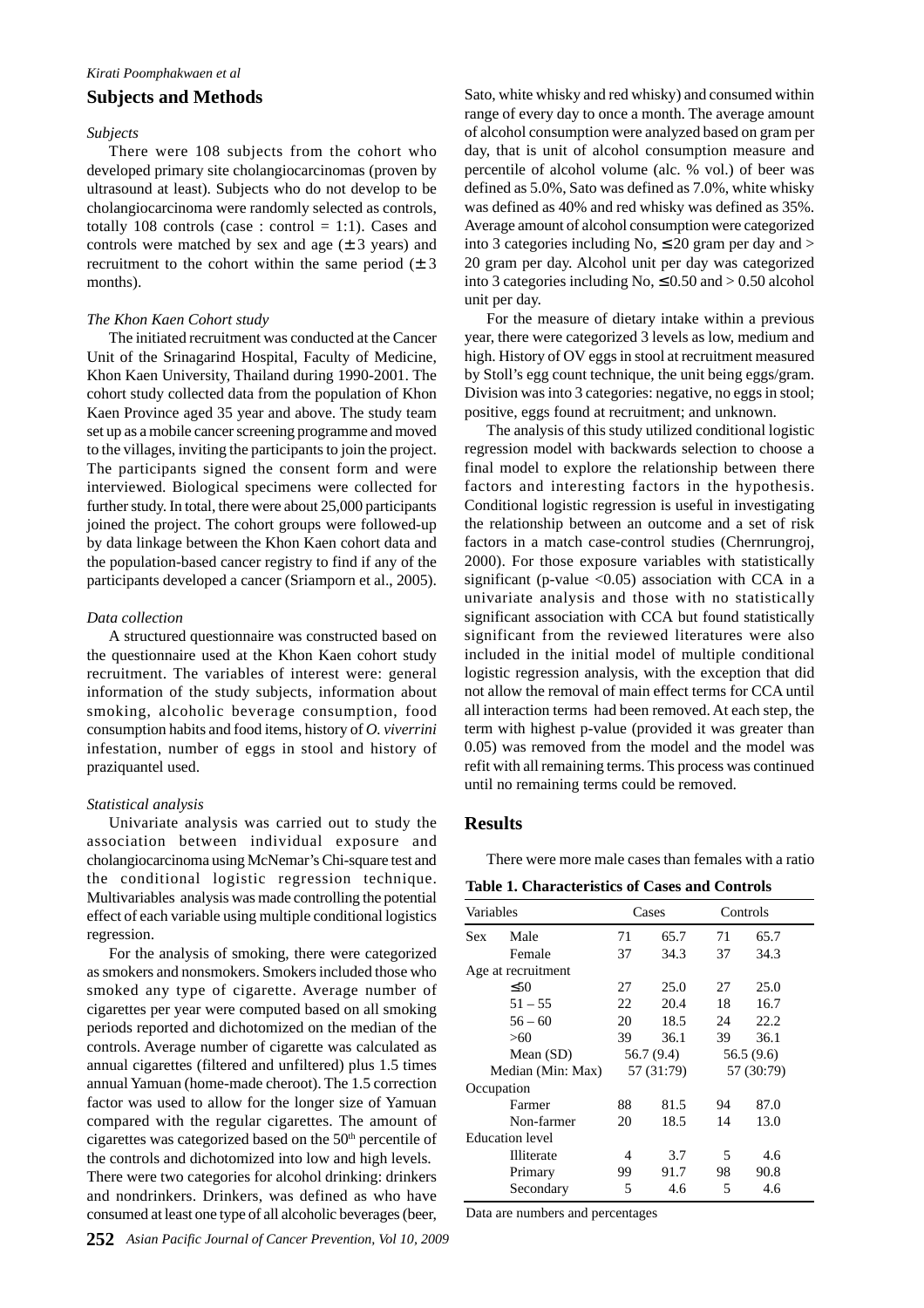of 2:1. The mean age at recruitment of cases and controls were 56.7 and 56.5 years respectively and mean age at diagnosis date of cases was 60.8. All cases had confirmed diagnosis by ultrasound, only 7.4% of cases had

**Table 2. Crude Analysis of Potential Factors Associated with Cholangiocarcinoma**

| Variables                                                  |                                  | Cases   |    | Controls | OR*  | 95% CI          | p-value |  |
|------------------------------------------------------------|----------------------------------|---------|----|----------|------|-----------------|---------|--|
| Smoking $(n=216)$                                          |                                  |         |    |          |      |                 |         |  |
| No                                                         |                                  | 48 44.4 | 50 | 46.3     | 1.00 |                 |         |  |
| Yes                                                        | 60                               | 55.6    | 58 | 53.7     | 1.17 | $0.50 - 2.76$   | 0.695   |  |
| Filter cigarettes                                          |                                  |         |    |          |      |                 |         |  |
| No                                                         |                                  | 48 71.6 | 50 | 70.4     | 1.00 |                 |         |  |
| Yes                                                        | 19                               | 28.4    | 21 | 29.6     | 1.33 | 0.23-9.10 0.999 |         |  |
|                                                            |                                  |         |    |          |      |                 |         |  |
| Non-filter cigarettes                                      |                                  |         |    |          |      |                 |         |  |
| No                                                         | 48                               | 84.2    | 50 | 86.2     | 1.00 |                 |         |  |
| Yes                                                        | 9                                | 15.8    | 8  | 13.8     | 1.50 | $0.17 - 17.9$   | 0.999   |  |
| Home made cigarettes                                       |                                  |         |    |          |      |                 |         |  |
| No                                                         | 48                               | 49.5    | 50 | 53.8     | 1.00 |                 |         |  |
| Yes                                                        | 49                               | 50.5    | 43 | 46.2     | 1.25 | 0.44-3.64 0.815 |         |  |
| Average number of cigarettes per year                      |                                  |         |    |          |      |                 |         |  |
| No                                                         | 48                               | 44.4    | 50 | 46.3     | 1.00 |                 |         |  |
| Low                                                        | 38                               | 35.2    | 40 | 37.0     | 1.07 | 0.47-2.42       | 0.868   |  |
| High                                                       | 22                               | 20.4    | 18 | 16.7     | 1.37 | $0.55 - 3.45$   | 0.501   |  |
| Ever drink alcohol $(n=216)$                               |                                  |         |    |          |      |                 |         |  |
| No                                                         | 41                               | 38.0    | 52 | 48.1     | 1.00 |                 |         |  |
| Yes                                                        | 67                               | 62.0    | 56 | 51.9     | 1.69 | 0.88-3.35       | 0.093   |  |
| Beer                                                       |                                  |         |    |          |      |                 |         |  |
| No                                                         | 41                               | 56.2    | 52 | 67.5     | 1.00 |                 |         |  |
| Yes                                                        | 32                               | 43.8    | 25 | 32.5     | 1.75 | 0.69-4.81       | 0.201   |  |
| Sato                                                       |                                  |         |    |          |      |                 |         |  |
| No                                                         | 41                               | 78.8    | 52 | 91.2     | 1.00 |                 |         |  |
| Yes                                                        | 11                               | 21.2    | 5  | 8.8      | 3.00 | $0.24 - 28.8$   | 0.625   |  |
| White whisky                                               |                                  |         |    |          |      |                 |         |  |
| No                                                         | 41                               | 42.3    | 52 | 52.0     | 1.00 |                 |         |  |
| Yes                                                        | 56                               | 57.7    | 48 | 48.0     | 2.00 | 0.93-4.57       | 0.055   |  |
|                                                            |                                  |         |    |          |      |                 |         |  |
| Red Whisky                                                 |                                  |         | 52 | 80.0     |      |                 |         |  |
| No                                                         | 41                               | 64.1    |    |          | 1.00 |                 |         |  |
| Yes                                                        | 23                               | 35.9    | 13 | 20.0     | 5.00 | 1.07-46.9 0.039 |         |  |
| Frequency of alcohol consumption                           |                                  |         |    |          |      |                 |         |  |
| No                                                         | 41                               | 38.0    | 52 | 48.2     | 1.00 |                 |         |  |
| $< 1/m$ onth 17                                            |                                  | 15.7    | 17 | 15.7     | 1.49 | $0.61 - 3.65$   | 0.385   |  |
| Monthly                                                    | 35                               | 32.4    | 26 | 24.1     | 1.88 | 0.91-3.85       | 0.086   |  |
| $\geq$ Weekly 15                                           |                                  | 13.9    | 13 | 12.0     | 1.53 | $0.65 - 3.59$   | 0.326   |  |
| Average amount of alcohol (grams per day)                  |                                  |         |    |          |      |                 |         |  |
| No                                                         | 51                               | 47.2    | 67 | 62.0     | 1.00 |                 |         |  |
| $\leq 20$                                                  | 45                               | 41.7    | 32 | 29.6     | 2.02 | 1.07-3.08       | 0.030   |  |
| >20                                                        | 12                               | 11.1    | 9  | 8.4      | 1.94 | $0.73 - 5.14$   | 0.185   |  |
| Alcohol unit per day                                       |                                  |         |    |          |      |                 |         |  |
| No                                                         | 51                               | 47.2    | 67 | 62.0     | 1.00 |                 |         |  |
| $\leq 0.50$                                                | 29                               | 26.9    | 22 | 20.4     | 1.86 | $0.92 - 3.79$   | 0.085   |  |
| > 0.50                                                     | 28                               | 25.9    | 19 | 17.6     | 2.18 | 1.02-4.66       | 0.045   |  |
| OV eggs in stool $(n=145)$                                 |                                  |         |    |          |      |                 |         |  |
| Negative 47                                                |                                  | 61.8    | 52 | 75.4     | 1.00 |                 |         |  |
| Positive                                                   | 29                               | 38.2    | 17 | 24.6     | 1.77 | $0.87 - 3.59$   | 0.115   |  |
| Number of <i>O. viverrini</i> eggs (eggs per gram) (n=145) |                                  |         |    |          |      |                 |         |  |
| Negative 47                                                |                                  | 61.8    | 52 | 75.4     | 1.00 |                 |         |  |
| $1-1,000$                                                  | 13                               | 17.1    | 11 | 15.9     | 1.17 | 0.48-2.80       | 0.731   |  |
| >1,000                                                     | 16                               | 21.1    | 6  | 8.7      | 3.37 | 1.05-10.7       | 0.041   |  |
|                                                            |                                  |         |    |          |      |                 |         |  |
| History of praziquantel used $(n=120)$                     |                                  |         |    |          |      |                 |         |  |
| No                                                         | 22                               | 20.4    | 25 | 23.2     | 1.00 |                 |         |  |
| Yes                                                        | 37                               | 34.2    | 36 | 33.3     | 1.19 | 0.53-2.66       | 0.670   |  |
|                                                            | History of family cancer (n=216) |         |    |          |      |                 |         |  |
| No                                                         | 83                               | 76.8    | 99 | 91.7     | 1.00 |                 |         |  |
| Yes                                                        | 25                               | 23.2    | 9  | 8.3      | 3.00 | 1.30-7.72       | 0.005   |  |

*Risk Factors for Cholangiocarcinoma in Khon Kaen, Thailand* histological confirmed. Some 13.9% were at late stage (stage IV), 86.1% were unknown. The most common occupation was farmer with only a primary school education (Table 1). Most of the subjects were married.

Table 2 presents number of cases and controls, crude OR and 95% Confidence Interval (95%CI) for each variable.

The results of crude analysis revealed that the odds ratios of drinking red whisky, amount of alcoholic beverage consumption of ≤20 grams per day, number of OV eggs in stool more than 1000 eggs per gram, consumption of nitrite-containing food, and history of having cancer in the family were more than 1 with statistical significant (OR=5.00, 95%CI: 1.07-46.9; OR=2.02, 95%CI: 1.07-3.08; OR=3.37, 95%CI:; 1.05- 10.70; OR=4.91, 95%CI: 1.04-23.24; OR=3.00, 95%CI: 1.30-7.72). That suggested that these exposures were potential to be risk factors for CCA.

Total fruit consumption of 1.0-2.08 times per day was protective factor for cholangiocarcinoma with statistical significant (OR=0.40, 95%CI: 0.18-0.87).

There were no association of CCA and other variables such as smoking, frequency of alcohol consumption, history of praziquantel used, meat and pork consumption as shown in Tables 2 and 3. For those exposure variables with statistical significant association with CCA in a crude analysis and those with no statistical significant association but found significant from the reviewed literatures were included in the initial model of multivariables analysis by multiple conditional logistic regression.

The result of the final model when adjusted for potential confounder the variables that still appeared to

**Table 3. Crude Analysis of Dietary Factors Associated with Cholangiocarcinoma**

| Variables                                                 |                                            | Cases   |    | Controls        | $OR*$ | 95% CI              | p-value |  |
|-----------------------------------------------------------|--------------------------------------------|---------|----|-----------------|-------|---------------------|---------|--|
|                                                           | Total vegetables (times per day) $(n=190)$ |         |    |                 |       |                     |         |  |
| <1.7                                                      |                                            | 84 88.4 | 78 | 82.1            | 1.00  |                     |         |  |
| $1.7 - 2.8$                                               | 6                                          | 6.3     | 12 | 12.6            | 0.37  | $0.11 - 1.25$       | 0.109   |  |
| >2.8                                                      | 5.                                         | 5.3     | .5 | 5.3             | 0.74  | $0.20 - 2.82$       | 0.663   |  |
|                                                           | Total fruits (times per day) $(n=156)$     |         |    |                 |       |                     |         |  |
| <1.0                                                      |                                            | 57 72.2 | 41 | 53.2            | 1.00  |                     |         |  |
| $1.0 - 2.08$                                              | 14                                         | 17.7    | 26 | 33.8            | 0.40  | 0.18-0.87           | 0.021   |  |
| >2.08                                                     | 8                                          | 10.1    | 10 | 13.0            | 0.65  | $0.25 - 1.70$       | 0.382   |  |
| Total fish: Fish and shell fish (times per day) $(n=147)$ |                                            |         |    |                 |       |                     |         |  |
| < 0.4                                                     | 23                                         | 31.6    | 27 | 36.5            | 1.00  |                     |         |  |
| $0.4 - 0.8$                                               | 25                                         | 34.2    | 24 | 32.4            | 1.23  | $0.56 - 2.67$       | 0.605   |  |
| >0.8                                                      | 25                                         | 34.2    | 23 | 31.1            | 1.31  | $0.56 - 3.04$       | 0.528   |  |
| Total meat: beef and pork (times per day) (n=216)         |                                            |         |    |                 |       |                     |         |  |
| < 0.45                                                    | 75                                         | 69.4    | 69 | 63.9            | 1.00  |                     |         |  |
| $0.45 - 1.0$ 27                                           |                                            | 25.0    | 27 | 25.0            | 0.87  | $0.46 - 1.66$       | 0.682   |  |
| >1.0                                                      | 6                                          | 5.6     |    | $12 \quad 11.1$ | 0.31  | $0.08 - 1.20$       | 0.090   |  |
| Poultry (times per day) $(n=216)$                         |                                            |         |    |                 |       |                     |         |  |
| < 0.2                                                     | 47                                         | 43.5    |    | 49 45.4         | 1.00  |                     |         |  |
| $0.2 - 0.4$                                               | 52                                         | 48.2    | 44 | 40.7            | 1.25  | $0.65 - 2.38$       | 0.502   |  |
| > 0.4                                                     | 9                                          | 8.3     | 15 | 13.9            | 0.62  | $0.23 - 1.70$       | 0.354   |  |
| Total nitrite-containing foods $(n=216)$                  |                                            |         |    |                 |       |                     |         |  |
| Never                                                     | 55                                         | 50.9    |    | 64 59.3         | 1.00  |                     |         |  |
| Sometime $26$ 24.1                                        |                                            |         | 24 | 22.2            | 1.26  | $0.67 - 2.36$ 0.418 |         |  |
| Often                                                     | 27                                         | 25.0    | 20 | 18.5            | 4.91  | 1.04-23.24 0.045    |         |  |

OR\*= Odds ratio from matched case-control analyses

OR\*= Odds ratio from matched case-control analyses

*Asian Pacific Journal of Cancer Prevention, Vol 10, 2009* **253**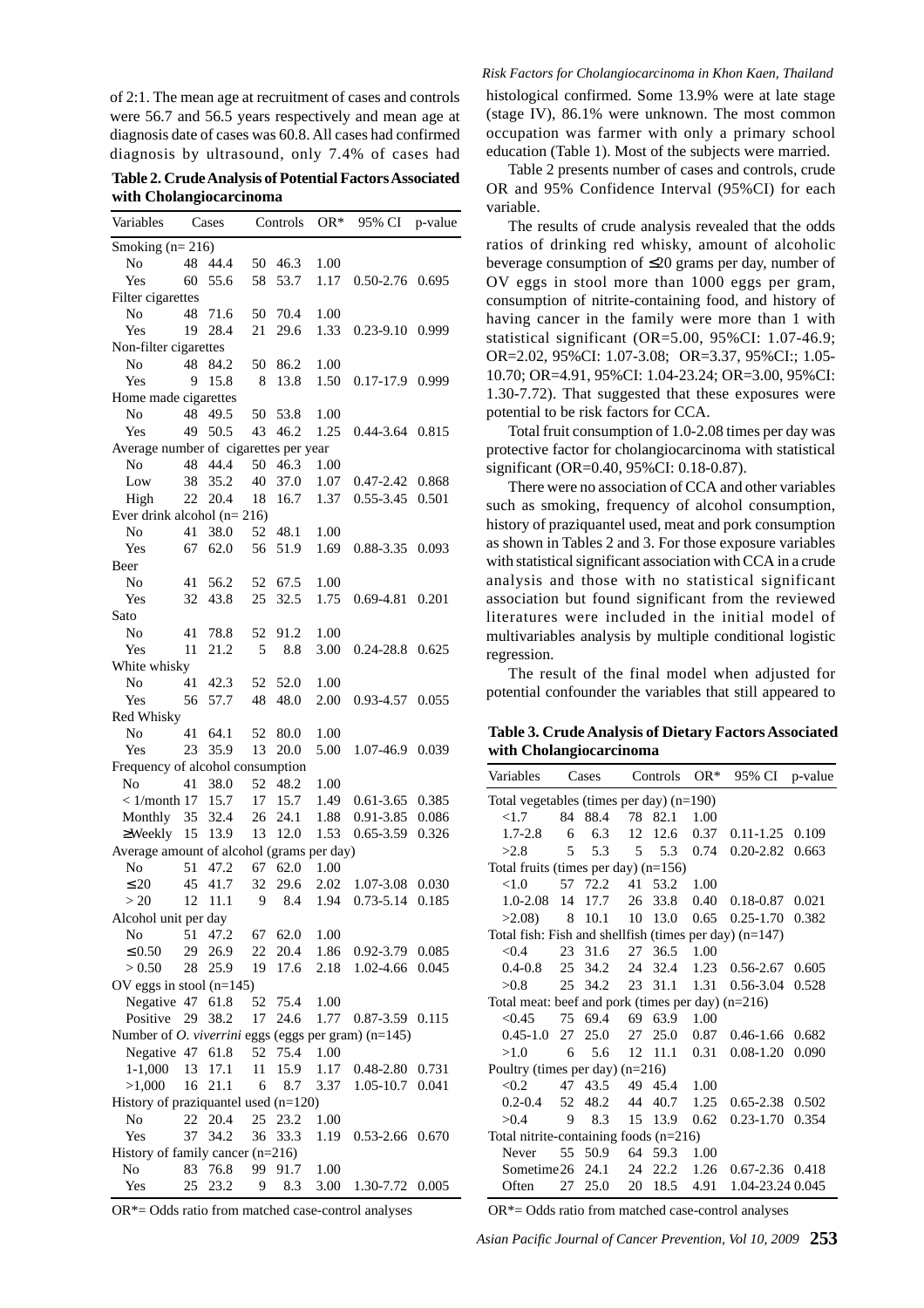#### *Kirati Poomphakwaen et al*

**Table 4. Odds Ratio for Cholangiocarcinoma Adjusted for Other Potential Factors by Multiple Conditional Logistic Regression.**

| Variables                                | Crude     | 95%           | Adjusted | 95%           | p-value |
|------------------------------------------|-----------|---------------|----------|---------------|---------|
|                                          | <b>OR</b> | CI            | OR       | CI            |         |
| History of family cancer                 |           |               |          |               |         |
| No                                       | 1.00      |               | 1.00     |               |         |
| Yes                                      | 3.00      | 1.30-7.72     | 2.12     | 0.79-5.68     | 0.135   |
| Smoking                                  |           |               |          |               |         |
| N <sub>0</sub>                           | 1.00      |               | 1.00     |               |         |
| Yes                                      | 1.17      | $0.50 - 2.76$ | 0.87     | $0.32 - 2.33$ | 0.780   |
| Average amount of alcohol (gram per day) |           |               |          |               |         |
| N <sub>0</sub>                           | 1.00      |               | 1.00     |               |         |
| $\leq 20$                                | 2.02      | 1.07-3.08     | 2.25     | $0.99 - 5.09$ | 0.052   |
| > 20                                     | 1.94      | $0.73 - 5.14$ | 2.39     | $0.62 - 9.26$ | 0.206   |
| Total vegetables (times per day)         |           |               |          |               |         |
| $L \left( 21.7 \right)$                  | 1.00      |               | 1.00     |               |         |
| M (1.7-2.8) 0.37                         |           | $0.11 - 1.25$ | 0.31     | $0.06 - 1.70$ | 0.177   |
| H (>2.8)                                 | 0.74      | $0.20 - 2.82$ | 1.60     | 0.26-9.78     | 0.609   |
| Total fruits (times per day)             |           |               |          |               |         |
| $L \left( 1.0 \right)$                   | 1.00      |               | 1.00     |               |         |
| $M(1.0-2.08)0.40$                        |           | $0.18 - 0.87$ | 0.32     | $0.12 - 0.88$ | 0.027   |
| $H(>2.08)$ 0.65                          |           | $0.25 - 1.70$ | 0.59     | $0.16 - 2.14$ | 0.420   |
| Poultry (times per day)                  |           |               |          |               |         |
| L(<0.2)                                  |           | 1.00          |          |               | 1.00    |
| $M(0.2-0.4)$ 1.25                        |           | $0.65 - 2.38$ | 2.38     | $0.88 - 6.39$ | 0.085   |
| H > 0.4                                  | 0.62      | $0.23 - 1.70$ | 1.26     | $0.30 - 5.36$ | 0.751   |

L, low; M, medium; H, high

confer an elevated risk for CCA were history of family cancers (adjusted OR=2.12, 95%CI:0.79-5.68) and average amount of alcohol  $\leq 20$  and  $> 20$  gram per day when compared with non drinker being risk for CCA but not statistical significant. Also the medium and high level consumption of poultry were higher risk for CCA than those who consumed low level. While the variables seemed to be lower risk or protective factors for cholangiocarcinoma when adjusted for potential confounder were fruits consumption (adjusted OR=0.32, 95%CI: 0.12-0.88) as shown in Table 4.

There was interaction effect between OV eggs in stool at recruitment and meat (times per day) consumption, which including beef and pork, found the statistical significant of who had both positive of OV eggs and consumed meat at low level  $( $0.45$  times per day) had$ higher risk for CCA when adjusted for other potential factors (adjusted OR = 2.99, 95%CI: 1.04-8.62). Also, in those who had both positive of OV eggs and consumed meat at medium level and who had both negative of OV eggs and consumed meat in high level but not statistical significant. While group of who had both negative of OV eggs and consumed meat in medium level and group of who had both positive of OV eggs and consumed meat in high level consumption seemed to be protective for CCA but not statistical significant as shown in Table 5.

## **Discussion**

This study is a nested case-control study within the cohort study, which analyzed from the questionnaires which interviewed at recruitment to the cohort study and stool examination results for OV eggs were analyzed. The advantages and disadvantages of nested case-control

**Table 5. Odds Ratio of the Association between Cholangiocarcinoma and** OV **Eggs in Stool at Recruitment with Reference to Meat Consumption**

| Meat                | OV                   | *OR          | 95% CI                         | p-value        |
|---------------------|----------------------|--------------|--------------------------------|----------------|
| Low $(< 0.45)$      | Negative<br>Positive | 1.00<br>2.99 | $1.04 - 8.62$                  | 0.043          |
| Medium $(0.45-1.0)$ | Negative<br>Positive | 0.95<br>6.20 | $0.25 - 3.60$<br>$0.57 - 67.1$ | 0.943<br>0.133 |
| High $(>1.0)$       | Negative<br>Positive | 1.97<br>0.39 | $0.18 - 21.8$<br>$0.02 - 6.29$ | 0.581<br>0.510 |
|                     |                      |              |                                |                |

\*OR= Adjusted odds ratio

within the cohort can be explained i.e. prospective studyminimal recall bias, and interviewer bias (Dos Santos, 1999). This is especially important when dealing with questionnaire data, for example on dietary factors and alcoholic beverage consumption. When cancer cases and non-cancer; controls are interviewed, reported the use of praziquantel may also be a problem in a conventional casecontrol study. Also, some important variables are altered when cancer is present (as in conventional case-control study), especially dietary. But, for CCA we have the additional problem that the cases have obstructive jaundice, and this may result in cessation of passage of OV eggs via the bile duct (even if the parasite is still present when the cancer has advanced). On the other hand, the Khon Kaen cohort study interviewed subjects only on entry. There were no repeat interviews. So, the time between recording exposure and diagnosis is quite variable.

This study is the first prospective study of risk factors for cholangiocarcinoma, the assumption of this study, cases had the exposure before developed to be CCA and the conditional logistic regression was used for match case-control in a part of analysis of this study similar to the study in Nakhon Phanom (Honjo et al., 2005). But in the previous case-control studies in Thailand unconditional logistic regression was applied (Parkin et al., 1991; Chernrungroj, 2000). Therefore, the finding of this study should be more reasonable than the others.

Cases of cholangiocarcinoma, the diagnosis were rarely based on the gold standard of histology. Any resulting misclassification (of some cases) would weaken any observed associations. The sex ratio between male and female was 2: 1 in the present study. The previous hospital-based case-control study reported the sex ratio of 2.2: 1 (Parkin et al., 1991). Similarly, the incidence of cholangiocarcinoma in male in the edemic areas of Thailand is about twice that in females (Vatanasapt et al., 1995).

The current study is one of the few case-control studies to measure the association between CCA and its suspect risk factors. Therefore, the result of this study will be considered within the relatively sparse literature concerning the epidemiology of CCA. Studies are fewer than on hepatocellular carcinoma, which have mainly been carried out in western countries and some other developed countries, where research collaboration with western countries is available. Thailand is one of those countries,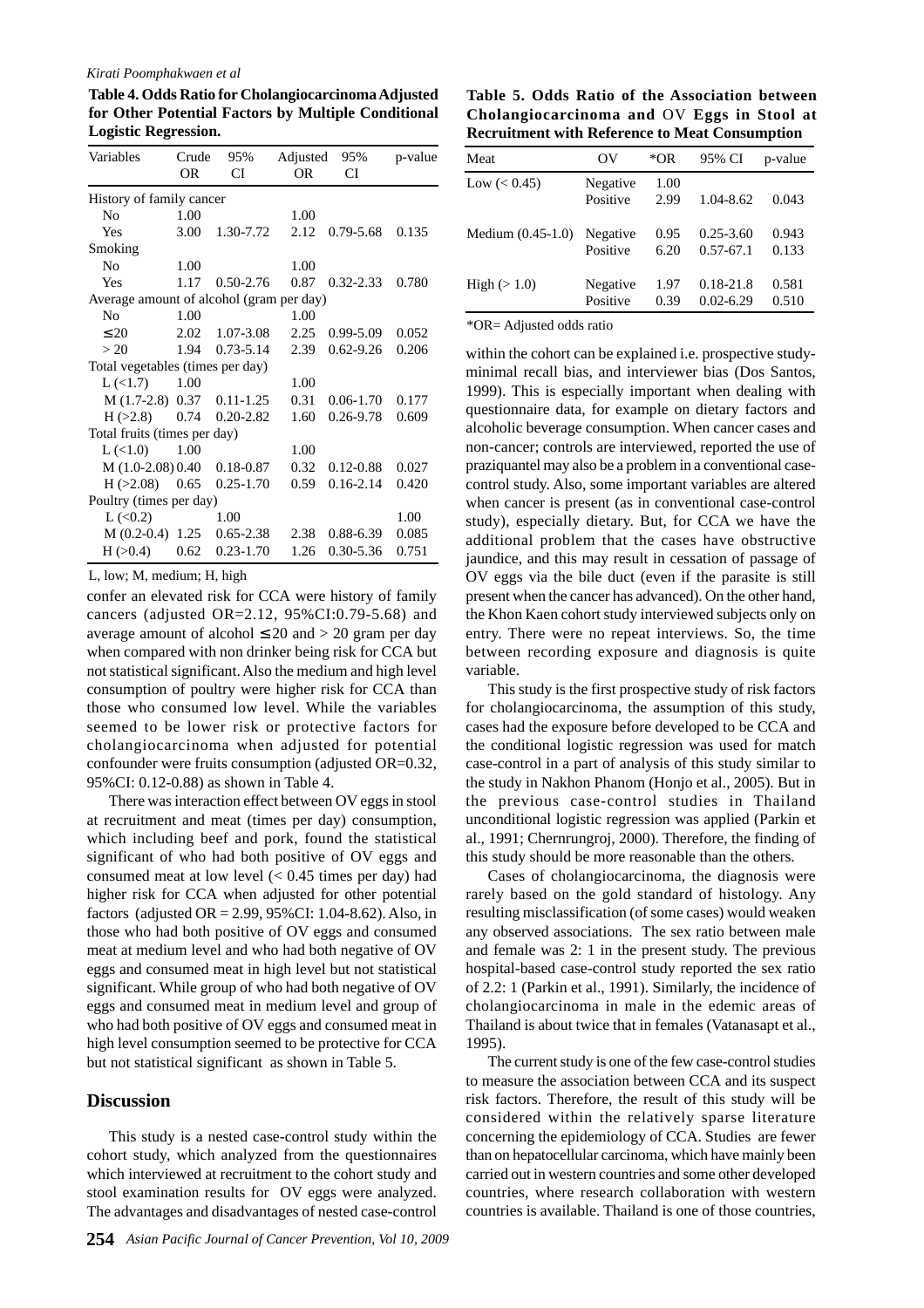and the findings suggest that there was association of cholangiocarcinoma, OV and carcinogens from foods stuffs. High incidences of CCA appear to always occur where prevalence of liver fluke are very high (Haswell-Elkins et al., 1994; Parkin et al., 1991; Srivatanakul et al., 1991; Sriamporn et al., 2004).

The results of this study showed that; in a multivariables analysis, there was interaction effect of meat; beef and pork (times per day) and OV eggs in stool at recruitment. The result of current study identified statistically significant relationships following adjustment for other potential covariate factors, with adjustment the calculation odds ratio for cholangiocarcinoma and who had positive of OV in stool at recruitment plus meat consumption in low level had risk for CCA 2.99 times (adjusted OR = 2.99, 95%CI: 1.04-8.62) of who had negative of OV eggs in stool at recruitment include plus meat consumption in low level. In univariate analysis, a trend of increasing risk with higher OV egg count is found. This result is quite a low level of risk. It is difficult to compare with other studies using eggs count, since this is not a good measure of exposure in case-control study (except Haswell-Elkins'study, 1994), who identified asymptomatic, early cases of cholangiocarcinoma, with no obstruction, as case group. OR of 2.99 is not compatible with high risk of cholangiocarcinoma in Northeast of Thailand. But, it is many times higher than in USA, for example. Therefore, 2.99 is an underestimate. Why? Likely that many chronic infections not detectable: not shedding eggs, or prhaps because of recent treatment with praziquantel to kill the parasites.

Mechanisms by which OV causes CCA, were studied elsewhere. In case of liver fluke-induced is generally accepted to be the result of chronic inflammation (Sripa et al., 2000; Sripa et al., 2003). It is almost certain that a combination of pathologies-mechanical damage, parasite secretions, and immunopathology lead to CCA development after chronic infection with OV. The primary pathologic change such as epithelial desquamation may be due to mechanical irritation caused by the liver fluke and/or its metabolic products. However, immunopathologic processes may contribute to the longstanding hepatobiliary damage. During liver fluke infestation, inflammation, periductal fibrosis, and proliferative responses, including epithelial hyperplasia, goblet cell metaplasia and adenomatous hyperplasia, may represent predisposing lesions that enhance susceptibility of DNA to carcinogens (Kim, 1984). Moreover, there are some studies have been demonstrated about molecular pathogenesis. Most of them were interested regarding the nitrosation of proline and thioproline increased in infected patients (Satarug et al., 1996), suggest that nitric oxide (NO) activity may also contribute to cholangiocarcinogenesis. Recently, it has been demonstrated that inducible nitric oxide synthase was activated in response to inflammation reaction, resulting in increased production of NO, which could directly cause DNA damage (Pinlaor et al., 2004a; Pinlaor et al., 2004b).

The result of the current study found that there was no association between smoking and CCA, the adjusted odds ratio was 0.87 and did not achieve statistically significant.

#### *Risk Factors for Cholangiocarcinoma in Khon Kaen, Thailand*

Similarly, the previous case-control study by Parkin et al and a case-control study by Chernrungroj, that reported no association between cholangiocarcinoma and tobacco smoking. But, opposite in Honjo et al study which found that smoking had slightly increase association with cholangiocarcinoma. Frequency of tobacco used was obviously different between male and female. Only 0.85% of female while 99.5% of male were considered as smokers (Parkin et al., 1991; Chernrungroj, 2000; Honjo et al., 2005). However, the findings suggest that those individual who had current smoking benefited from a reduction in the risk of cholangiocarcinoma. In order to calculate the amount of cigarette, pack-year should be estimated, but the duration of smoking was not available so pack-year was not available to calculate. However in current study found that average number of cigarette per year of low and high level relative to who never smoking seemed to be risk for cholangiocarcinoma but not statistically significant.

Alcoholic beverage consumption included beer, Sato (home made), white whisky and red whisky were calculated odds ratio to find the association with cholangiocacinoma. The result of this study, multivariate analysis when adjusted for other potential factors, found that average amount of alcohol consumption had risk for cholangiocarcinoma when compared those who had ever drunk alcoholic beverage  $\leq 20$  gram per day and  $> 20$ gram per day with who never drunk but not statistically significant. Also, the result in the univariate anlysis found that who had drunk alcoholic beverage any type had risk for cholangiocarcinoma, especially in each type of alcoholic beverage found that higher risk for cholangiocarcinoma. Similar to those findings elsewhere such as; a case-control study by Parkin et al, in Northeast of Thailand reported that those who regularly drink alcoholic beverage had higher risk of cholangiocarcinoma. The findings are similar to the study of Honjo et al, in a population-base case-control that studied the environmental factors and cholangiocarcinoma in Nakhon Phanom Province, reported that alcohol consumption had higher risk for cholangiocarcinoma (Parkin et al., 1991; Honjo et al., 2005). In a population-based case-control in Denmark and a study by Shaib et al found the association of alcohol, liver disease and cholangiocarcinoma (Welzel et al., 2007; Shaib et al., 2007). A multi-center case-control study of primary sclerosing cholangitis in the US found that those who have regular alcohol consumption have higher risk and can develop to be cholangiocarcinoma (Chalasani et al., 2000). In a hospital-based case-control study in Khon Kaen found an association between cholangiocarcinoma and who ever-drinker and current drinker compared with non-drinker but not statistically significant also, found association between average number of drinks/week and cholangiocarcinoma, when compared 1-7 drink per week and >7 drink per week with never drink (Chernrungroj, 2000).

The result of this study suggests a higher in risk of cholangiocarcinoma among subject with history of cancer family. However after adjusted for other potential factors, history of family cancer did not remain a significant risk factor (adjusted OR = 2.12, 95%CI: 0.79-5.68). Similar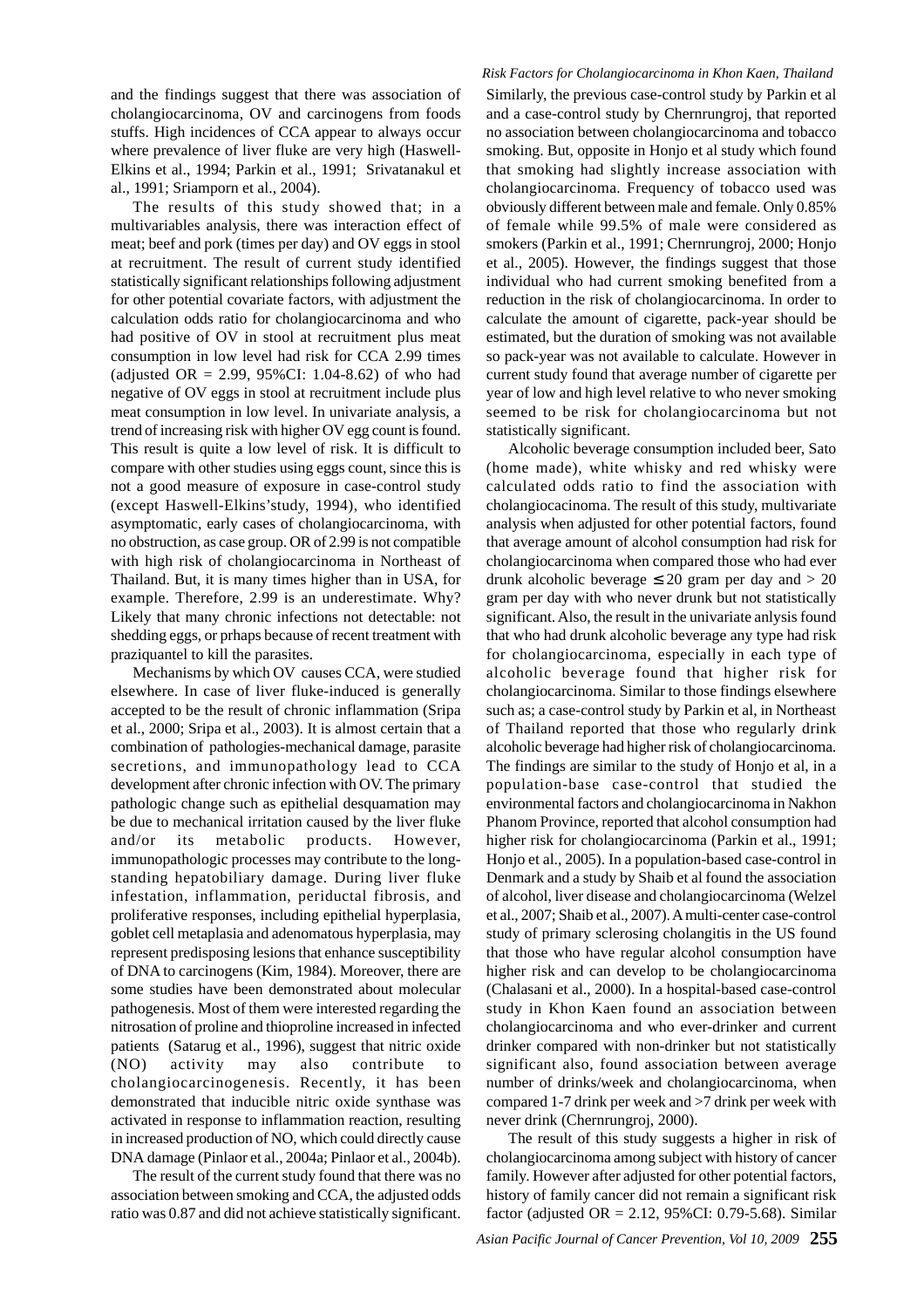#### *Kirati Poomphakwaen et al*

to a hospital-based case-control study in Khon Kaen by Chernrungroj (2000). The finding might reflect the role of genetic factors or common environmental factors among family members. A more definitive approach is needed to elucidate the role of genetic factors and their interaction with environmental factors in CCA.

Analysis of dietary factors showed a low level consumption of total fruits and vegetables consumption to be a risk factor, similar to a hospital-based case-control study of cholangiocarcinoma by Chernrungroj (2000), although a case-control study by Parkin et al (1991) did not find any protective effects.

There was no association between CCA and meat consumption, the result of this study in univariate analysis suggested a protective effect when compared medium and high level consumption with low level consumption, but in multivariate analysis when adjusted for other potential factors found that the medium level consumption of total meat plus OV negative in stool at recruitment also suggested a protective effect. The results of the current study did suggest an important relationship between the risk of cholangiocarcinoma and the consumption of nitrite-containing foods, which consist of preserved fresh water fish (Pla-som, Pla-chom), salted fresh water fish (Pla-kem), fermented fish (Pla-ra), preserved beef (Nam), preserved pork (Nam), sausage beef and sausage pork, are in line with earlier findings (Parkin et al., 1991; Chernrungroj, 2000; Honjo et al., 2005).

As with case-control studies in general, it is important to consider the possible avenues by which systematic errors in collecting information could have influence the study results. One problem is with disease misclassification, most cases being diagnosed by ultrasound, so that it is quite possible that other types of cancer might have been inadvertently included.

In the part of exposure misclassification, information about drinking and smoking were not from direct measurement, but directly provided by individuals themselves or their close relatives. Unless the amount of alcohol usually drunk is close to zero it is difficult to describe. For many people, the consumption of alcohol has emotional and moral connotations, respondents may underestimate the amount of drink from feeling of guilt. Results regarding smoking could also have been biased in the same way. The food frequency questionnaire used in this study might also produce some misclassification of an individual's true usual intake.

 In conclusion, the results from this study as well as the previous studies, we can conclude that OV infestation is a strong association with the risk for development of cholangiocarcinoma. This study also suggests that there is an association of meat consumption plus the status of OV infestation and cholangiocarcinoma, the consumption of more fruit decreases risk of cholangiocarcinoma. Therefore, it is essential to take these findings into account of the policy on cancer prevention and also for further research.

## **Acknowledgements**

**256** *Asian Pacific Journal of Cancer Prevention, Vol 10, 2009* This research is part of the project "a prospective study

of cancer and other outcomes in a rural population in Thailand", which was approved by the research ethic committee, Faculty of Medicine, KKU (HE 501052).

We are grateful to all the health personnel who volunteered to assist with the mobile cancer screening programme, which was the basis of this study. We also wish to thank Prof.Vanchai Vatanasapt, Dr. Max Parkin, and Dr. Paola Pisani for assistance withj starting the cohort study. We further thank UICC Asian Regional Office for Cancer Control, especially Dr Malcolm Moore for kind support.

## **References**

- Chalasani N, Baluyut A, Ismail A, et al (2000). Cholangiocarcinoma in patients with primary sclerosing cholangitis: a multicenter case-control study. *Hepatology*, **31**, 7-11.
- Chernrungroj G (2000). Risk factor for cholangiocarcinoma: a case–control study. Dissertation Degree of Doctor of Philosophy, Yale University.
- Deerasamee S, Martin N, Sontipong S, et al (1999). Cancer in Thailand Vol. II, 1992-1994. Bangkok.
- Dos Santos Silva I (1999). Cancer Epidemiology: Principles and Methods. Lyon: IARC Press.
- Ferlay J, Bray F, Pisani P, Parkin DM (2004). GLOBOCAN 2002: Cancer incidence, Mortality and Prevalence Worldwide. IARC Cancer Base No.5, 2nd ed. Lyon: IARC Press.
- Haswell-Elkins MR, Mairiang E, Mairiang P, et al (1994). Crosssectional study of *Opisthorchis viverrini* infection and cholangiocarcinoma in communities within a high-risk area in northeast Thailand. *Int J Cancer*, **59**, 505-9.
- Honjo S, Srivatanakul P, Sriplung H, et al (2005). Genetic and environmental determinants of risk for cholangiocarcinoma via *Opisthorchis viverrini* in a densely infested area in Nakhon Phanom, northeast Thailand. *Int J Cancer*, **117**, 854- 60.
- Kim YI (1984). Liver carcinoma and liver fluke infection. *Arzneimittelforschung*, **34**, 1121-6.
- Khuhaprema T, Srivatanakul P, Sriplung H, et al (2007). Cancer in Thailand Vol. IV, 1998-2000. Bangkok: Bangkok Medical Publisher.
- Parkin DM, Muir CS, Whelan SL, et al (1992). Cancer Incidence in Five Continent Volume VI. Lyon: IARC Scientific.
- Parkin DM, Ohshima H, Srivatanakul P, Vatanasapt V (1993). Cholangiocarcinoma: epidemiology, mechanisms of carcinogenesis and prevention. *Cancer Epidemiol Biomarkers Prev*, **2**, 537-44.
- Parkin DM, Srivatanakul P, Khlat M, et al (1991). Liver cancer in Thailand. I. A case-control study of cholangiocarcinoma. *Int J Cancer*, **48**, 323-8.
- Parkin DM, Whelen SL, Ferlay J, et al (1997). Cancer Incidence in Five Continent sVol VII. Lyon: IARC Scientific Press.
- Pinlaor S, Hiraku Y, Ma N, et al (2004a). Mechanism of NOmediated oxidative and nitrative DNA damage in hamsters infected with *Opisthorchis viverrini*: a model of inflammation-mediated carcinogenesis. *Nitric Oxide*, **11**, 175-83.
- Pinlaor S, Ma N, Hiraku Y, et al (2004b). Repeated infection with *Opisthorchis viverrini* induces accumulation of 8 nitroguanine and 8-oxo-7,8-dihydro-2'-deoxyguanine in the bile duct of hamsters via inducible nitric oxide synthase. *Carcinogenesis*, **25**, 1535-42.
- Satarug S, Haswell-Elkins MR, Tsuda M, et al (1996). Thiocyanate-independent nitrosation in humans with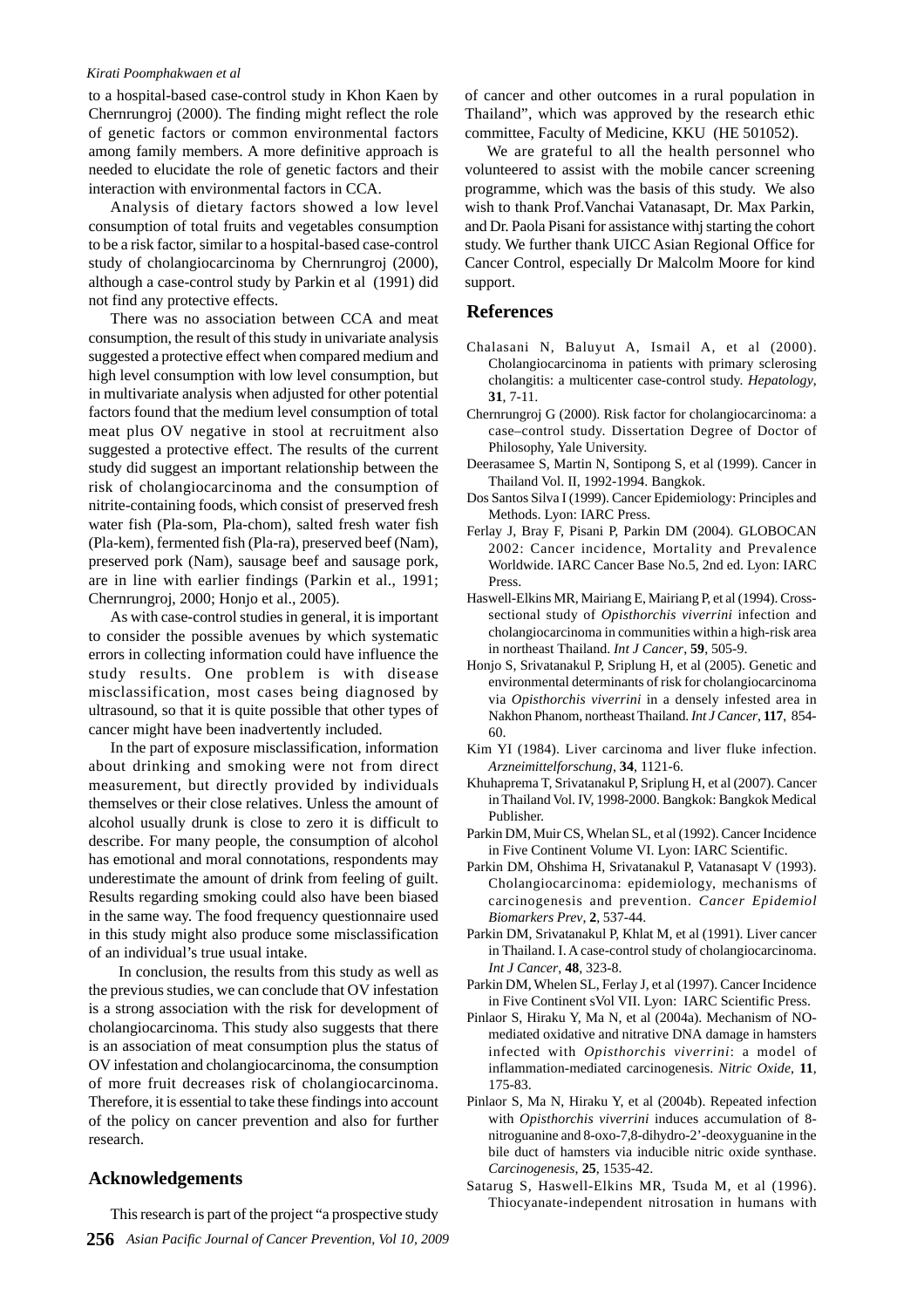carcinogenic parasite infection. *Carcinogenesis*, **17**, 1075- 81.

- Shaib YH, El-Serag HB, Nooka AK, et al (2007). Risk factors for intrahepatic and extrahepatic cholangiocarcinoma: a hospital-based case-control study. *Am J Gastroenterol*, **102**, 1016-21.
- Sriamporn S, Parkin DM, Pisani P, et al (2005). A prospective study of diet, lifestyle, and genetic factors and the risk of cancer in Khon Kaen Province, northeast Thailand: description of the cohort. *Asian Pac J Cancer Prev*, **6**, 295- 303.
- Sriamporn S, Pisani P, Pipitgool V, et al (2004). Prevalence of *Opisthorchis viverrini* infection and incidence of cholangiocarcinoma in Khon Kaen, Northeast Thailand. T*rop Med Intl Hlth*, **9**, 588-94.
- Sripa B, Kaewkes S (2000). Localisation of parasite antigens and inflammatory responses in experimental opisthorchiasis. *Int J Parasitol*, **30**, 735-40.
- Sripa B (2003). Pathobiology of opisthorchiasis: an update. *Acta Trop*, **88**, 209-20.
- Sriplung H, Sontipong S, Martin N, et al (2003). Cancer in Thailand Vol.III, 1995-1997. Bangkok: Bangkok Medical Publisher.
- Srivatanakul P, Ohshima H, Khlat M, et al (1991). Endogenous nitrosamines and liver fluke as risk factors for cholangiocarcinoma in Thailand. *IARC Sci Publ*, **105**, 88- 95.
- Vatanasapt V, Martin N, Sriplung H, et al (1993). Cancer in Thailand 1988-1991. Khon Kaen Siriphan Press.
- Vatanasapt V, Martin N, Sriplung H, et al (1995). Cancer incidence in Thailand, 1988-1991. *Cancer Epidemiol Biomarkers Prev*, **4**, 475-83.
- Vatanasapt V, Tangvoraphonkchai V, Titapant V, et al (1990). A high incidence of liver cancer in Khon Kaen Province, Thailand. *Southeast Asian J Trop Med Public Health*, **21**, 489-94.
- Uttaravichien T, Buddhiisawasdi V, Pairojkul C (1996). Bile duct cancer and the liver fluke Pathology, presentation and surgical management. *Asian J Surg*, **38**, 610-5.
- Welzel TM, Mellemkjaer L, Gloria G, et al (2007). Risk factors for intrahepatic cholangiocarcinoma in a low-risk population: a nationwide case-control study. *Int J Cancer*, **120**, 638-41.